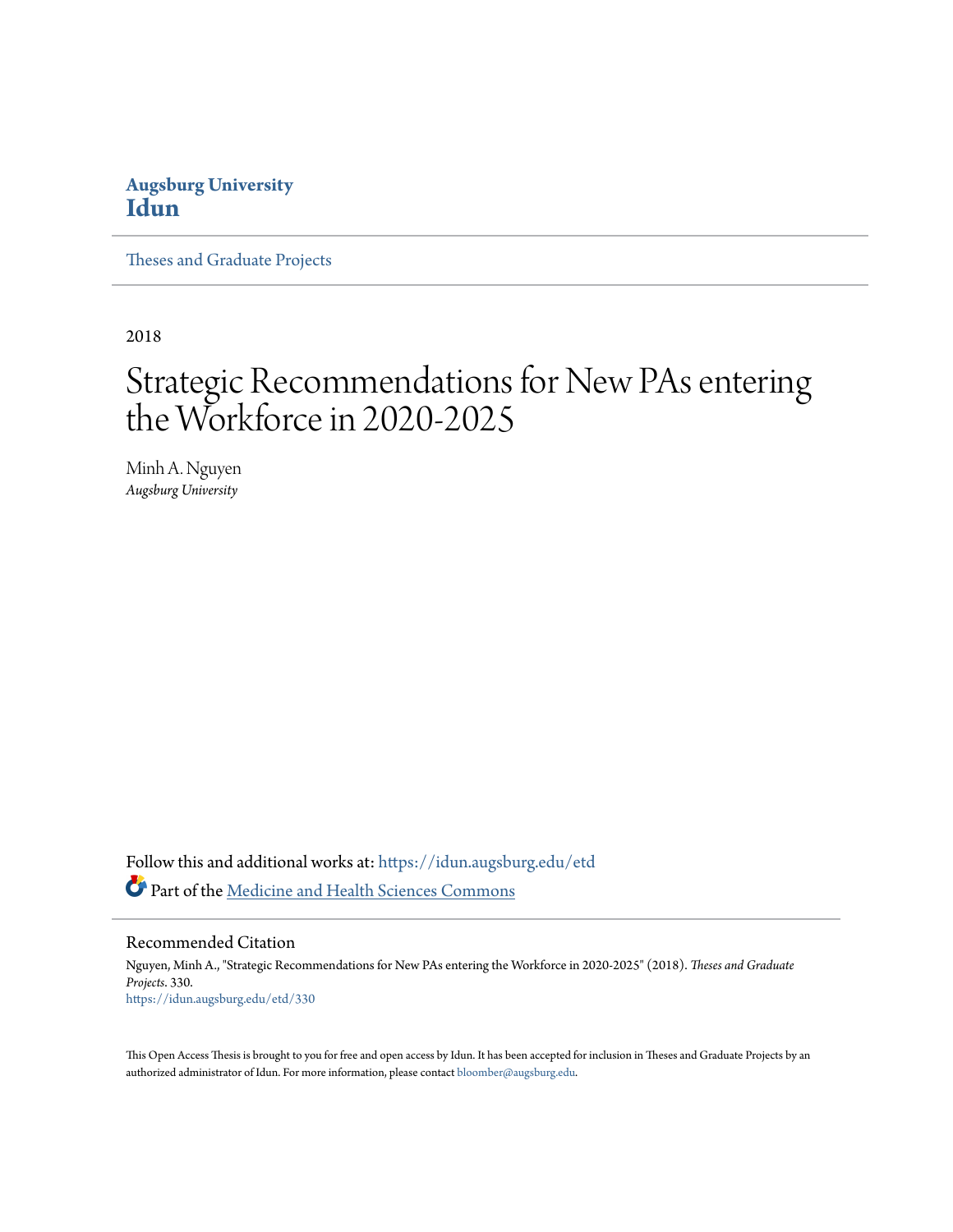Strategic Recommendations for New PAs entering the Workforce in 2020-2025 –

A Literature Review

**By** 

Minh A. Nguyen

Faculty Advisor

Douglas M. Brock

Paper Submitted in Partial Fulfillment Of the Requirements for the Degree

Of Master of Science

Physician Assistant Studies

Augsburg University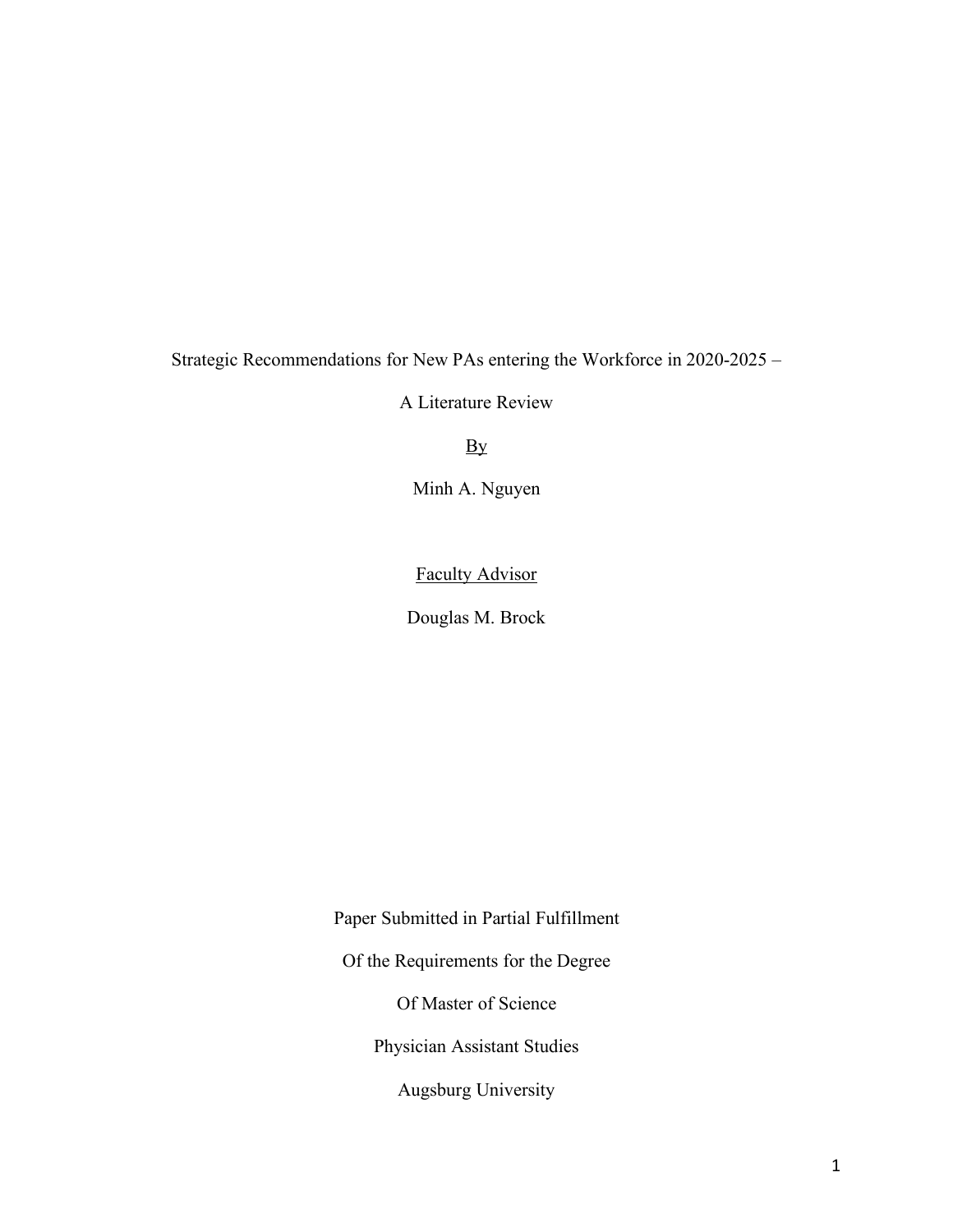# **INTRODUCTION**:

The physician assistant profession celebrated its  $50<sup>th</sup>$  Anniversary in 2017 with 106,200 jobs in the US market, earning a median salary of \$106,000[1,2]. There are multiple factors that have contributed to the success of physician assistants (PAs) across the country, some of which include their training, lateral mobility, and continuing demand for medical practitioners. Becoming a PA is challenging and demands substantial academic and financial investments [3]. However, the road to success for a new PA after graduation still has its obstacles such as the competition with the large number of nurse practitioners, the ever-changing demands of medicine and the health care market, and many more. These factors can create stress and anxiety for new PAs who are applying for their first professional jobs. According to Forbes, anxiety can lessen the ability for thoughtful preparations and for formulating intelligent and in-depth questions during a job interview. Furthermore, anxiety can reduce drive and resilience while increasing pessimistic thinking following rejections [4]. With insightful and well-informed preparations, new PAs can gain a competitive edge and become more desirable to employers when compared to their peers and their direct competitors - nurse practitioners. This paper aims to combine available literature on the physician assistant profession as well as business concepts, especially those in innovation, to provide new PAs with strategic recommendations for seeking employment, for the years 2020- 2025 by answering the following questions:

- 1. How can a new PA convince an employer to hire him/her instead of a nurse practitioner (NP)?
- 2. Which considerations should new PAs have when applying for or accepting their first job?
- 3. How can a new PA provide value to an employer that are beyond the scope of their medical practice?

2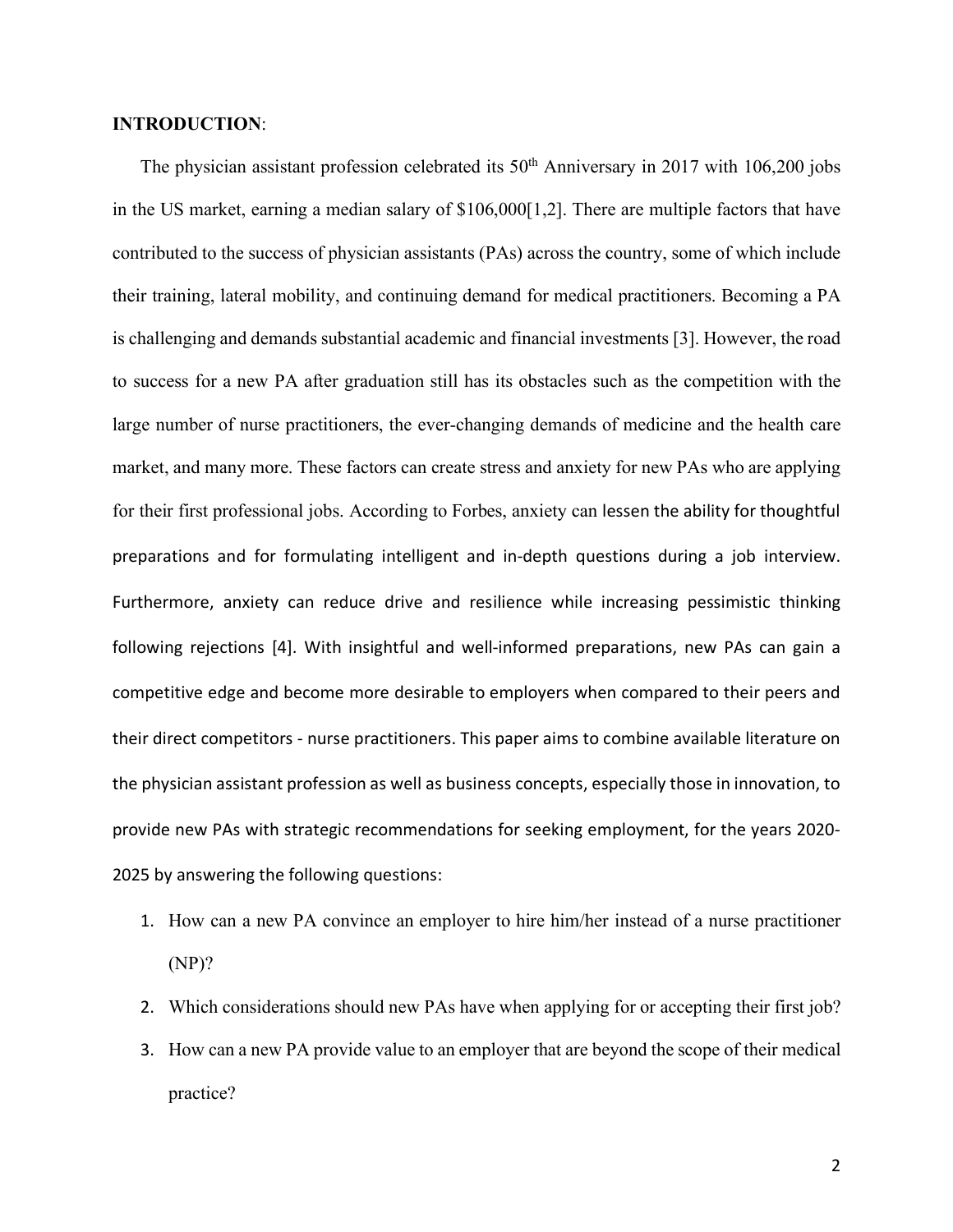## **METHOD**

The author enrolled in Augsburg University, Master of Business Administration's MBA 596: Managing Innovation – an 8-week long course in the summer of 2018. Materials and assignments from this course were collectively used to comprise the business and innovation portion of the recommendations in this literature review.

For the literature, peer-reviewed articles were found by using the PubMed search engine. Keywords used were "physician assistants", "nurse practitioners", "physician extenders", "advanced medical providers", and "primary care". Forty-three articles with keywords were discovered, and ten were included in this review due to their relevance to the topic. Most articles and data about PAs and NPs are from the United States, with one exception of a qualitative study from the Netherlands. Another criterion for inclusion was the topics of the studies, and articles were chosen if they examined or discussed the differences between PAs and NPs, the market trends and demands for PAs, the wage differences and projections for the profession, and the current strengths and weaknesses of the PAs in 2018.

Other non-peer-reviewed sources include the AAPA 2017 Salary Report, the PA Workforce update in 2017 by the PAEA (Physician Assistant Education Association), and other articles on the American Academy of Physician Assistants (AAPA) website.

# **DISCLAIMER**

The author has no disclosure or disclaimer.

#### **DISCUSSION**

#### *Physician Assistants vs. Nurse Practitioners in the Job Market*

Though only one year older than the physician assistant profession, in 2017, there were twice as many nurse practitioners (NPs) as there were PAs (234,00:106,200) [1]. Both professions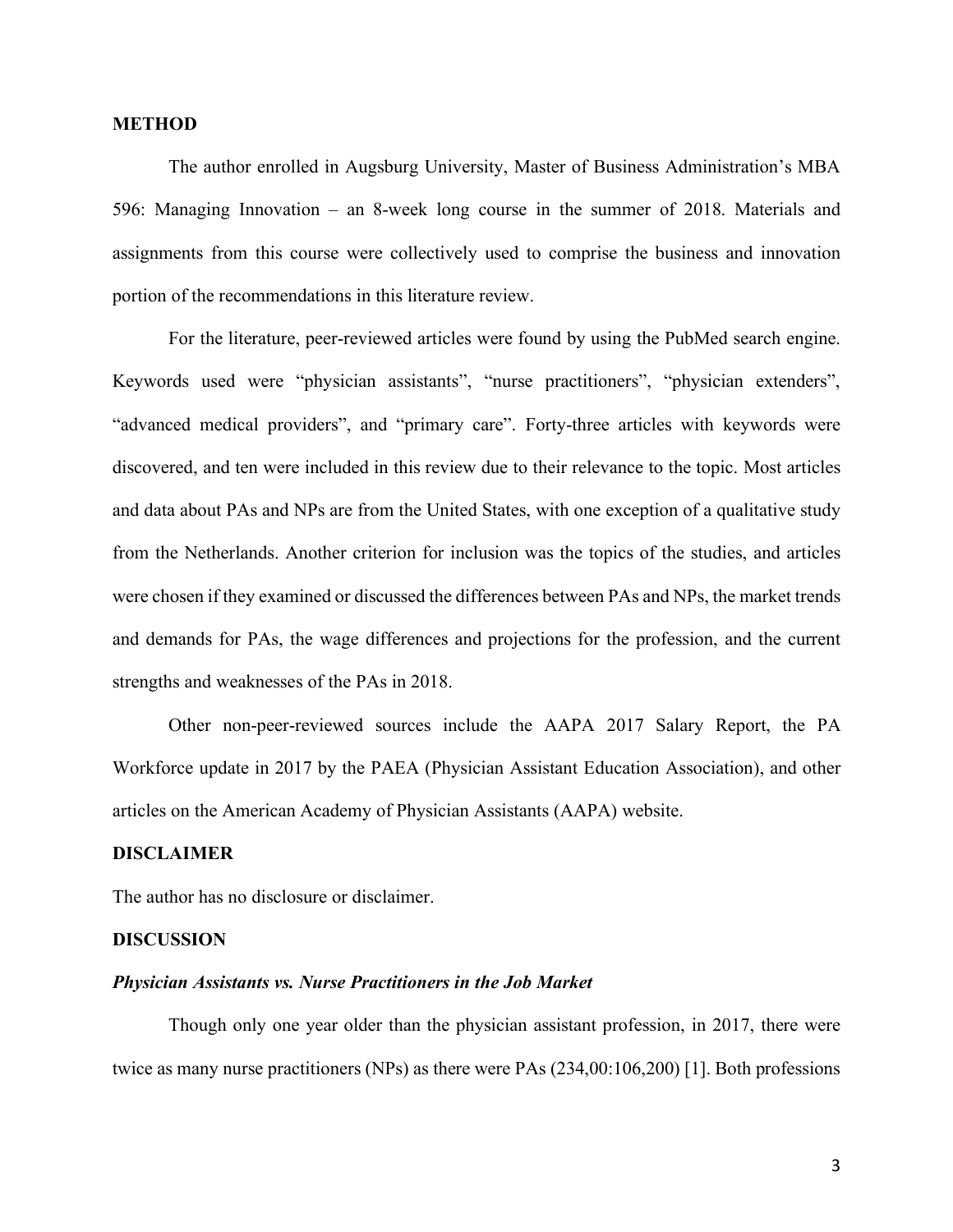provide the US health care market with mid-level, advanced medical practitioners who can provide quality services for their patients and bring in reliable revenue for their employers. With the numbers stacked against them, new PAs must be resourceful and knowledgeable in advocating for themselves and the profession during an interview with a potential employer. This can be accomplished through strategic preparations and understanding the effectiveness of PAs when contrasted with NPs.

# *Overall effectiveness of PAs vs NPs*

Physician Assistants are trained in the medical model, which includes curricula in medical science and behavioral and mental health [5]. They are also well-versed in critical thinking and medical decision making. Nurse practitioners provide care that may be similar to the care provided by PAs, but are trained in a nursing model and therefore have a different approach to practicing medicine. The nursing model focuses on health and wellness promotion, disease prevention, health education, and counseling in addition to health assessment, diagnosis, and treatment [5]. However, differences in training are not enough to create a strong argument for choosing to hire a PA. For example, a qualitative study in the Netherlands examined the factors influencing general practitioners' decisions in hiring a PA vs an NP. The researchers found that employers' previous experience with each profession and the legislations regarding them have a considerable impact on their hiring decisions and practices [6]. Interviewees must be able to concisely describe their profession, answer questions with evidence-based responses, drawing on well-conducted studies to substantiate their position.

A 2018 research study examined the effectiveness of PAs and NPs in managing patients with Diabetes Mellitus Type 2 (DMII) and cardiovascular diseases (CVD) in the Veteran Affairs (VA) system's outpatient settings by measuring outcomes in treatments received by patients. The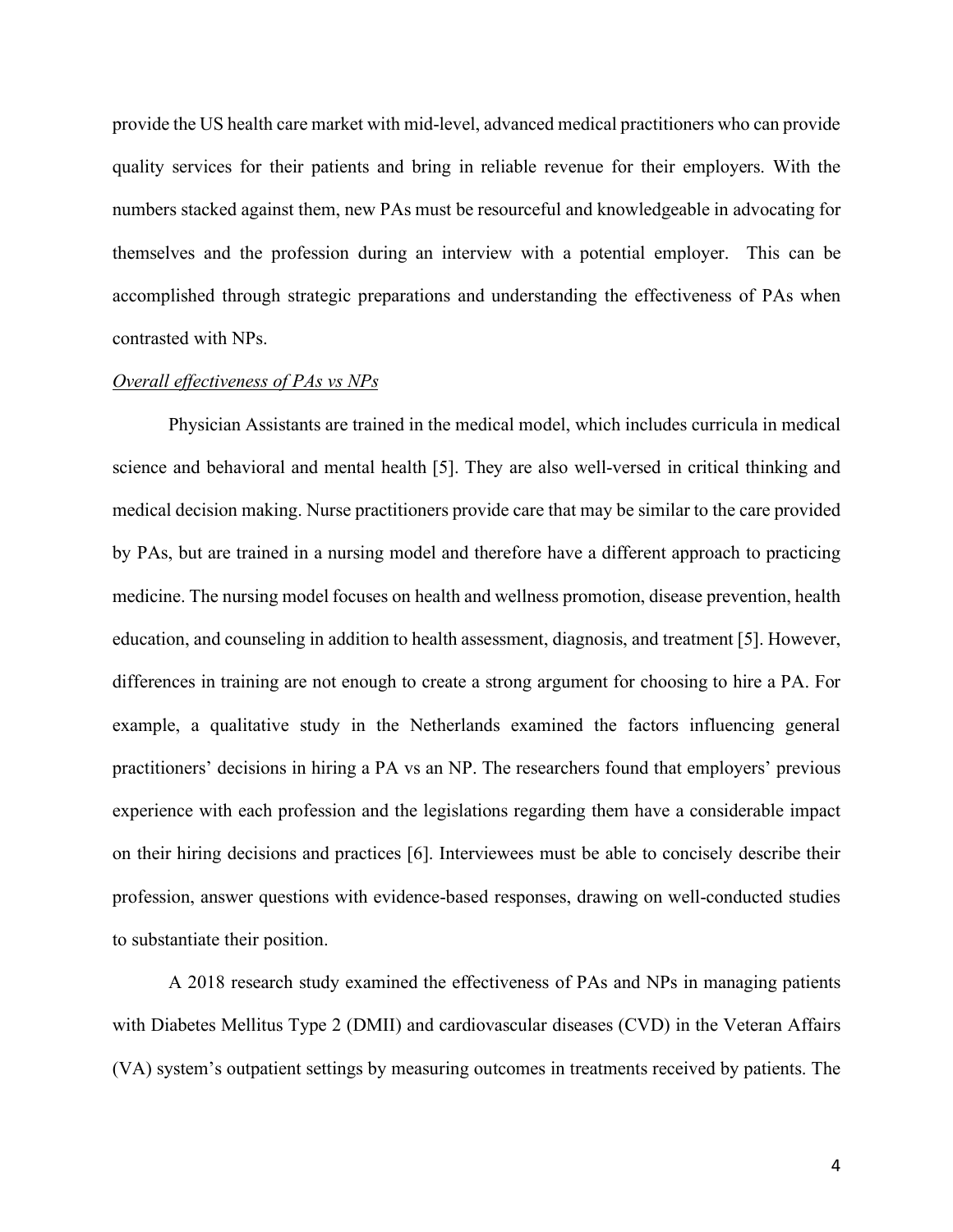results showed that though there are more NPs than PAs within the VA system, they are equal in the effectiveness of their treatment for patients with chronic diseases.

Another interesting finding from this study is that nurse practitioners recently received a favorable decision from the VA system. The decision expanded the NPs' scope of practice and left it at the discretion of each individual facility to determine the level of physician supervision [7]. PAs can benefit from the same decision to grant them more autonomy in team setting and a decrease in administrative burden. Expanding their scope of practice should be a high priority for PAs, as well as having an understanding and agreement of their designated role within the organization that they are looking to work for.

# *Physician Assistants and their roles in the market*

A 2014 study by Everett et al looked at a large, national physician group which employed many PAs and NPs at various hospitals and clinics to care for Medicare patients with diabetes in the United States. The study split the PAs and NPs' duties into seven roles and matched them with their clinical practice. Beyond showing that NPs and PAs were effective in managing diabetic patients for this physician group, the study found that PAs serve, on average, four roles within their practice, of which were mostly supplementary roles [8]. It suggested that these roles were most likely the results of the negotiations between the PAs/NPs and their supervising physicians. More importantly, it concluded that due to serving many supplementary roles, PAs and NPs in this particular group were not functioning at the upper limit of their scope of practice. It is important to understand and meet the demands of an organization; however, new PAs should ask questions to learn about the roles they are expected to fill within the health system or physician group and try to negotiate for those that would yield a competitive wage and higher job satisfaction along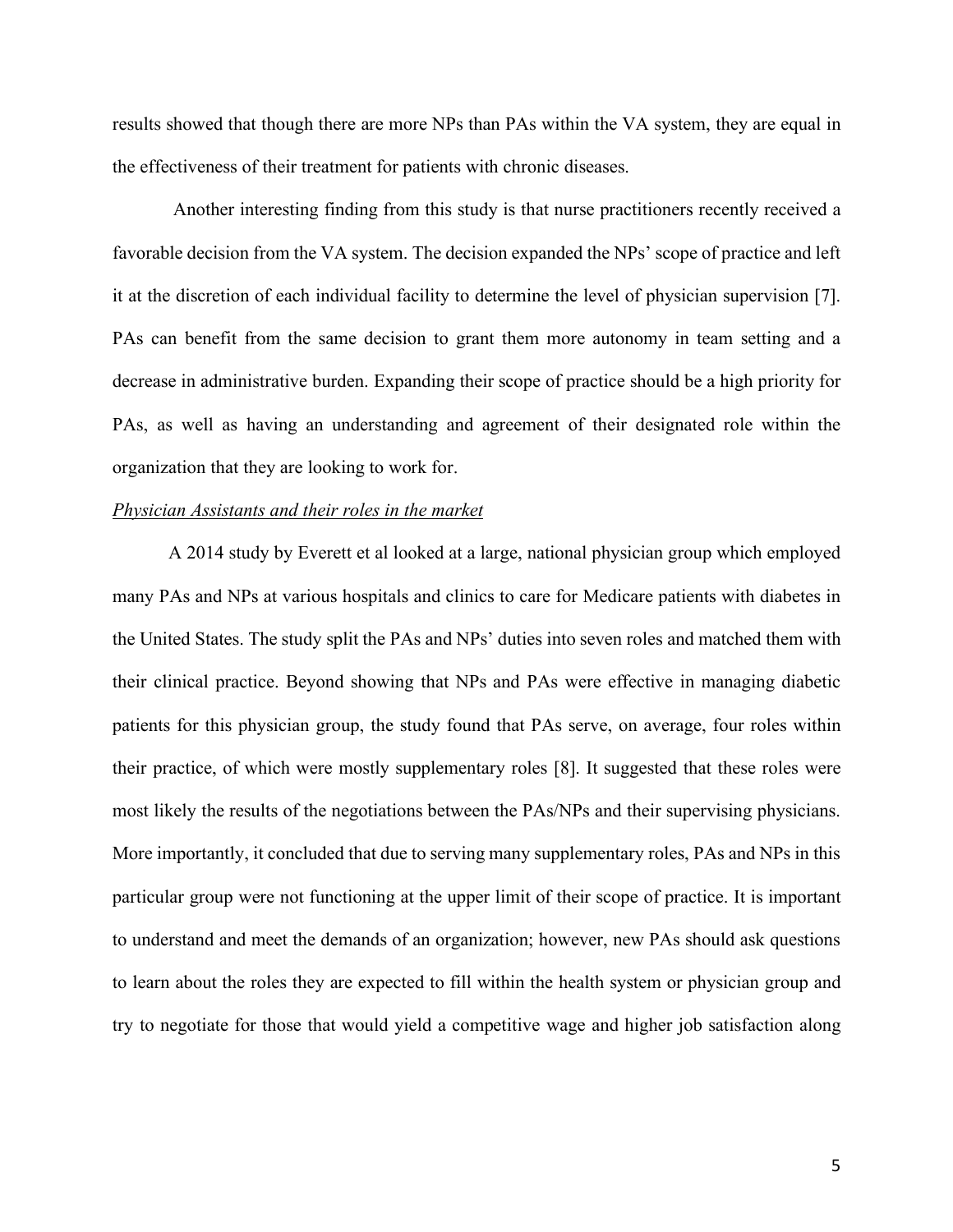with professional fulfillment. It would also be beneficial to negotiate for autonomy along with roles during an interview as these are intertwined [5,8].

For employers new to hiring PAs, they have to consider multiple factors like the professional comparability of PAs and their current physicians as well as the cost vs benefits of adding on the services of a PA [5,8]. New PAs should provide concrete evidence of the profession's contributions to the growing need for medical providers, especially in primary care, to persuade employers to hire them. Hooker and Everett recognized the need for such a study and they addressed just that in their 2012 review [9]. This literature review asked: "To what extent do PAs contribute to effective, safe and efficient team-based primary care?" The authors discovered that the majority of PAs in rural settings practice primary care and perform similarly to their physician counterparts [9]. PAs are both cost-effective and beneficial to employers from a labor perspective as they order the same amount of laboratory tests and imaging or less when compared to physicians, yet they deliver the same quality of care [10]. In most cases, PAs order resources and treatment similarly to physicians per visit, but the total cost is more economical, in part due to the physician assistants' lower salary [8,9]. Cost-saving is always a focus within any organization; therefore, detailing how a PA can aid with cost-saving measures while providing quality services to patients can be a helpful in securing a job.

#### *Physician Assistants vs Nurse Practitioners with regards to Return of Investment*

A comparative analysis in 2017, published in the Journal of the American Academy of Physician Assistants (JAAPA), examined the return of investment (ROI) for advanced medical practice degrees of PAs, NPs, and registered nurses (RNs). With their calculation, adjusted and controlled for inflation and interest rates of student loans, the authors concluded that PAs have the highest return of investment than NPs and RNs [10]. There was not a significant difference in ROI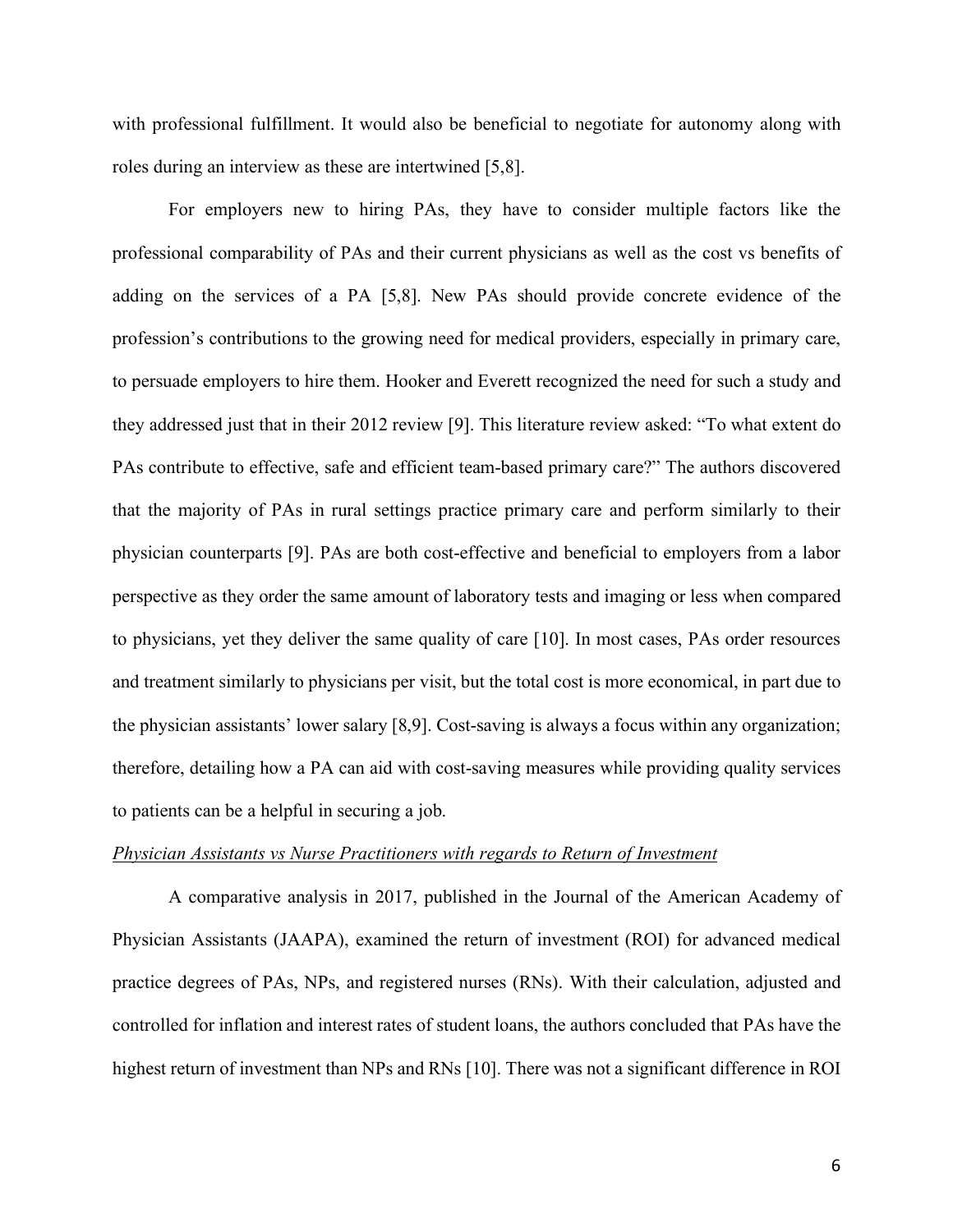between RNs and NPs due to added tuition, the time out of the workforce for training, and less amount of time working as a provider. This barrier may influence an RN's decision to remain in their current position instead of becoming an NP [10]. This information can be used in multiple ways by new PAs as they prepare to enter the workforce. First, this may mean that there will not be as much of an output of NPs in the near future as RNs may make different choices for their careers based on their ROI. Secondly, PAs might argue that since they have more years to spend in the workforce as advanced medical practitioners, they have more time to gain experience, hone their skills, and have more loyalty to the organization that hires them.

As mentioned above, new PAs face may face higher stress and anxiety after graduation and before finding employment. Financial stressors include, the cost of obtaining certification and license to work in their states and student loan repayments. Since the return on investment for PAs is high, new graduates can rest assured that their early financial obligations can be easily offset in the long run. They should not let anxiety steer them towards less desirable employment opportunities, or away from seeking ways to best demonstrate they are an excellent candidate during their job interviews.

#### **Physician Assistants and Specialty Selection**

In addition to setting themselves apart from the nurse practitioners when entering the workforce, new physician assistants should also know what job characteristics constitute the best fit for their skills and professional interests beyond simply meeting their personal interest in a certain specialty. In 2017, PAs held more jobs in specialties (especially in surgery) than in primary care, a statement speaking both to the demand for PAs and the diversification of the profession [3] Choosing the correct specialty requires a certain degree of discernment and consideration, and this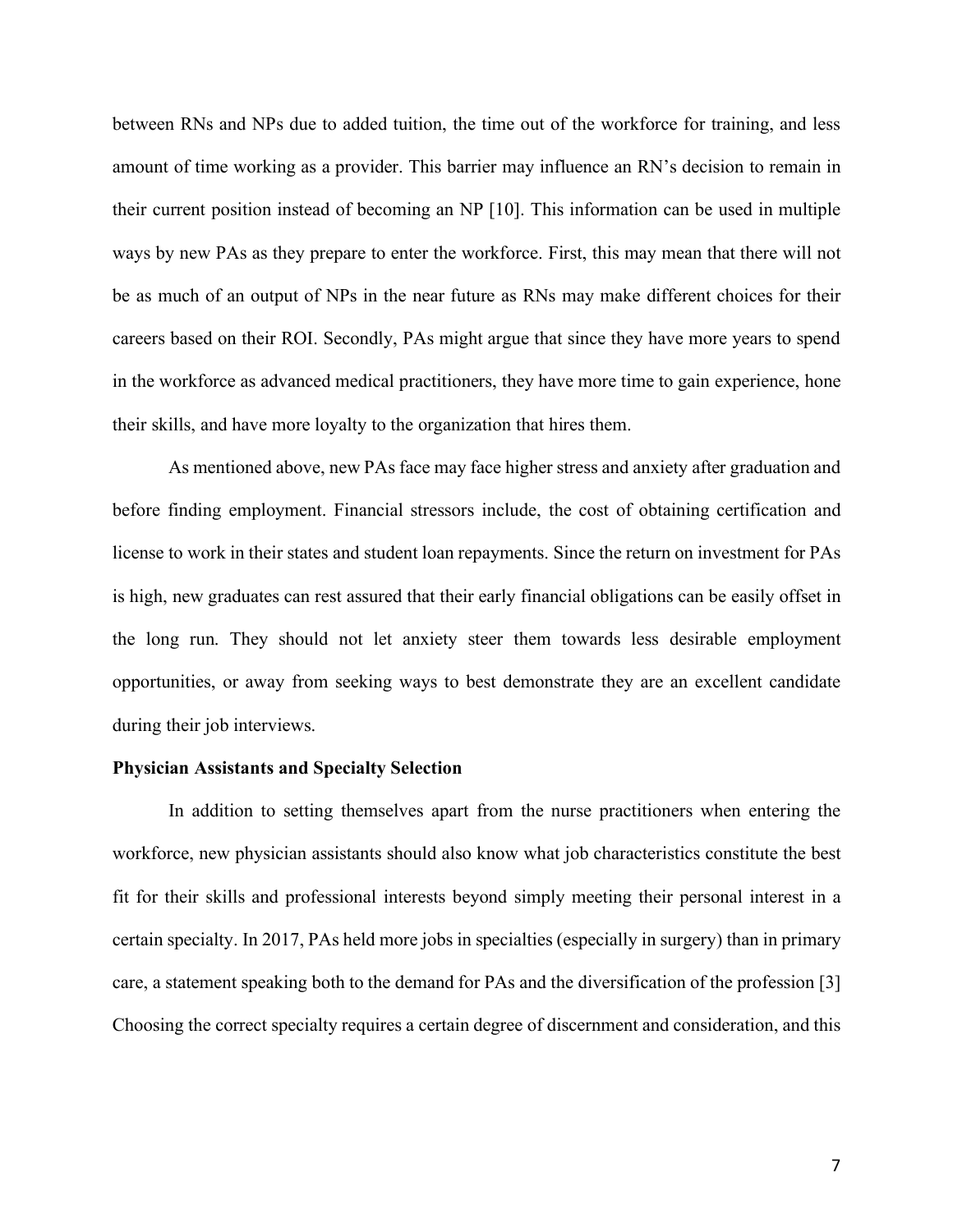section aims to provide recommendations for job selection based on reports of salary, job satisfaction, professional fulfillment, and challenges that might be specific to certain specialties.

One of such challenges are burn out rates among working PAs. According to a report by the American Academy of Physician Assistants in 2018, physician assistants in Emergency Medicine have the highest rate of burnout, followed by internal medicine and primary care respectively [11]. Multiple factors contribute to this result such as heavy workload, administrative burden, etc. This is particularly important for new PAs who wish to enter Emergency Medicine for their first job as they are at risk of getting burned out too early in their career based on the current reported burnout rate [11]. The report also shows that PAs within their first five to nine years of working scored the highest on measures of burnout such as feeling exhausted at work, feeling interpersonally disengaged, or feeling completely burned out [11]. The specialties that report the least amount of burnout are the pediatric subspecialties. However, PAs working in pediatric subspecialties report having the lowest level of professional fulfillment while those in Emergency Medicine have the highest. These factors can contribute to the level of stress that a PA is under, and as of 2017, one in eight PAs said that they were currently considering quitting their jobs due to stress [3,11]. For PAs who changed specialty in 2016, their top three reasons were, respectively: better work/life balance, better compensations and benefits, and moved [3]. Understanding the current challenges that PAs are facing within their specialties is crucial in strategically choosing a career that would set them up for future success as well as personal and professional fulfillment.

### *Physician Assistants and wages*

The AAPA reported the median salary for PAs in 2017 was \$106,000 [2] For those in specialties, this number was even higher. PAs in Emergency Medicine at the 90<sup>th</sup> percentile in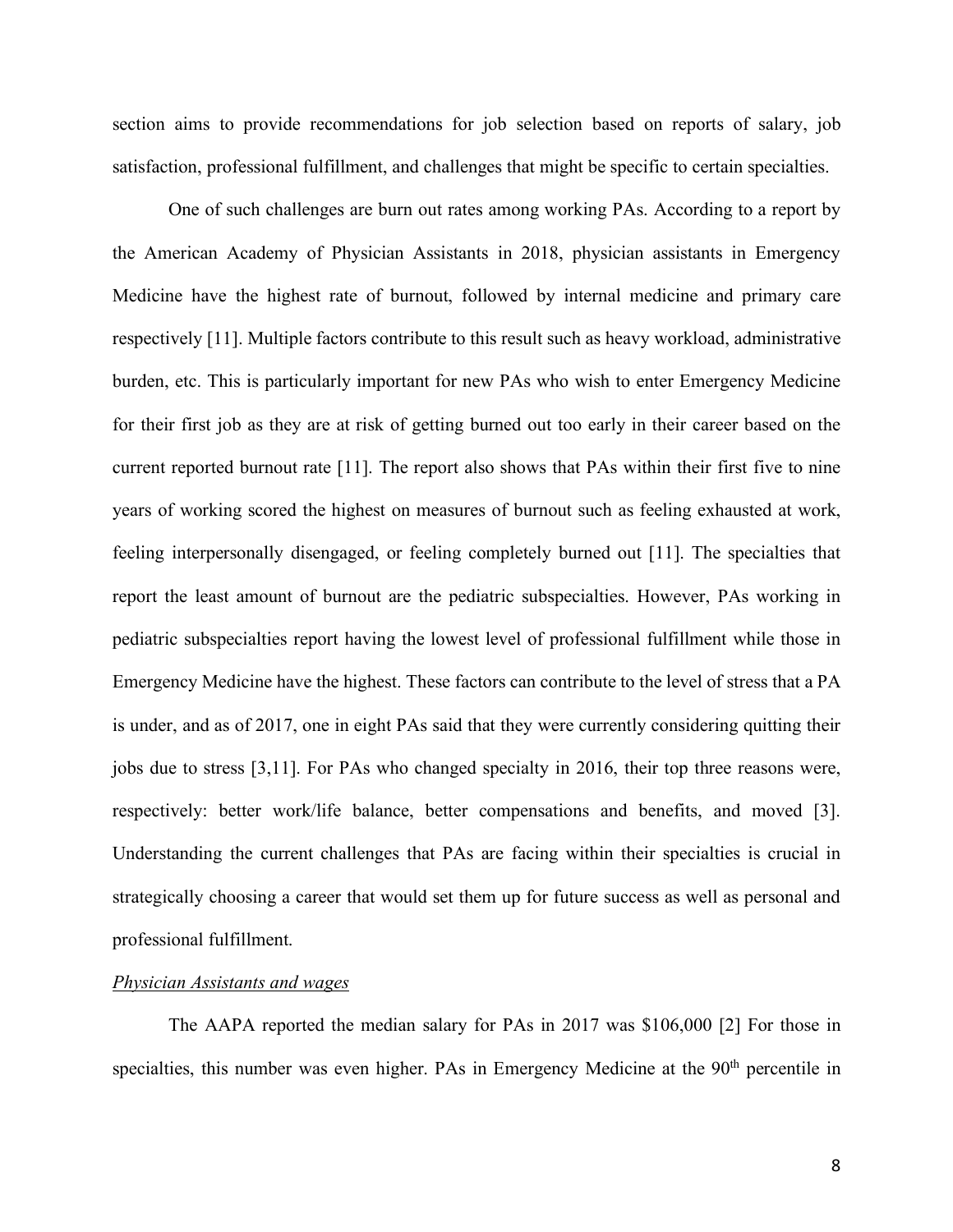Minnesota reported earning \$201,000 in 2017, while PAs of the same percentile of earning in surgical subspecialties in Washington reported \$157,000 [12] These are some examples of promising and encouraging trends of PAs' salary. The AAPA 2017 Salary Report showed that in just one year, PAs' median base salary increased by 5.2% and median hourly wage increased by 9.1% [12]. Quella et al, reported physician assistants' wages had exceeded inflation for the 14 year period between 2000 and 2013, and the demand for PAs is predicted to exceed supply well into 2025 [13].

The literature review revealed investigations into the gender wage gap within the PA profession. The AAPA 2017 Salary Report points out that the mean base salary differed by 7% between male and female PAs, even after factors such as years of practice, number of hours worked, bonuses, specialties, and whether or not the PA was in a leadership position or owned part of the practice [12]. The PA Workforce Update 2017 by the Smith reports that in 2016 male PAs earned an average of \$7,985 more than their female counterparts (after other variables were adjusted for) and that males were more likely to receive bonuses based on survey responses [2] These findings agree with those in the study by Smith et al in 2016 which examined the AAPA salary report from 2009. In this study, the multivariate analysis shows the gender wage gap to be \$9,536. The deficits become larger for female PAs between the age of 30 and 50 and even worse for those PAs in their 50s [14]. An analysis of the gender differences in physician pay by Sasser in 2005 noted that female physicians made a tradeoff between career and family by entering specialties that were compatible with their family responsibilities and by working fewer hours than male physicians [15]. The author argued that the same goes for physician assistants. Though the wage gap has decreased since 2009, there are still variables yet to be discovered [12,14]. One factor that can help explain the difference in wage may be the time that female PAs have to take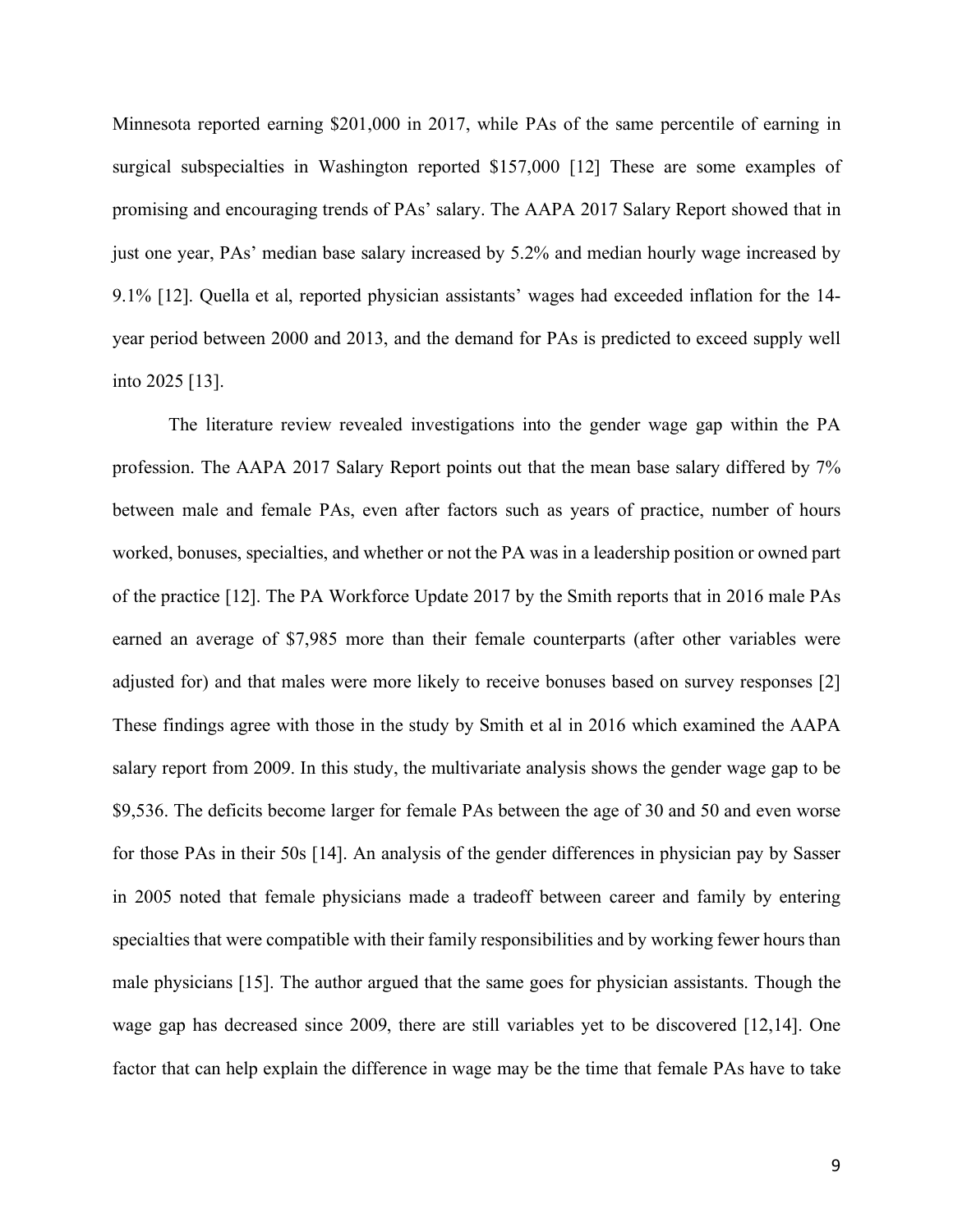off from work to attend to their pregnancy and the duties that come along with it. These career interruptions pause female career development while male counterparts continue to advance. This is especially true for male PAs who work on the same team as the female PAs on maternal leave [14]. Female PAs may also be more likely to relocate to accommodate a male partner's employment, and depending on the new location, there may or may not be the same level of pay for the female PA [14].

Interestingly enough, the study by Smith et al in 2016 found no significant differences in salary between minority and white PAs [14]. African American PAs did as well as their White, Hispanic, and Asian colleagues. Hispanic PAs do financially well in almost all areas in the country. The few exceptions are attributed to regional variations, namely the mountainous regions and the D.C. area.

#### *Physician assistants and wage negotiation*

It is apparent that new PAs will likely enter a favorable market within the next five years. The wages are high and have endured through inflation and even a regression in 2008 [12]. Therefore, they should not hesitate to negotiate their wages and benefit packages with their employers, especially female PAs as data has repeatedly shown that they are facing a wage gap [2,11]. New PAs should review reports on the current earnings of their colleagues in the same specialty, state, and with a similar level of work experience (those who have 1-3 years of work experience). The AAPA salary report can be helpful, as well as other sources such as the Bureau of Labor Statistics website. Negotiating a salary, if done correctly, is not the same as being confrontational. With concrete evidence and conviction, new PAs can encourage their future employers to help narrow the current wage gap by agreeing upon a fair wage for their employees. Furthermore, negotiating a fair starting wage can have long lasting effects on a PA's career. Future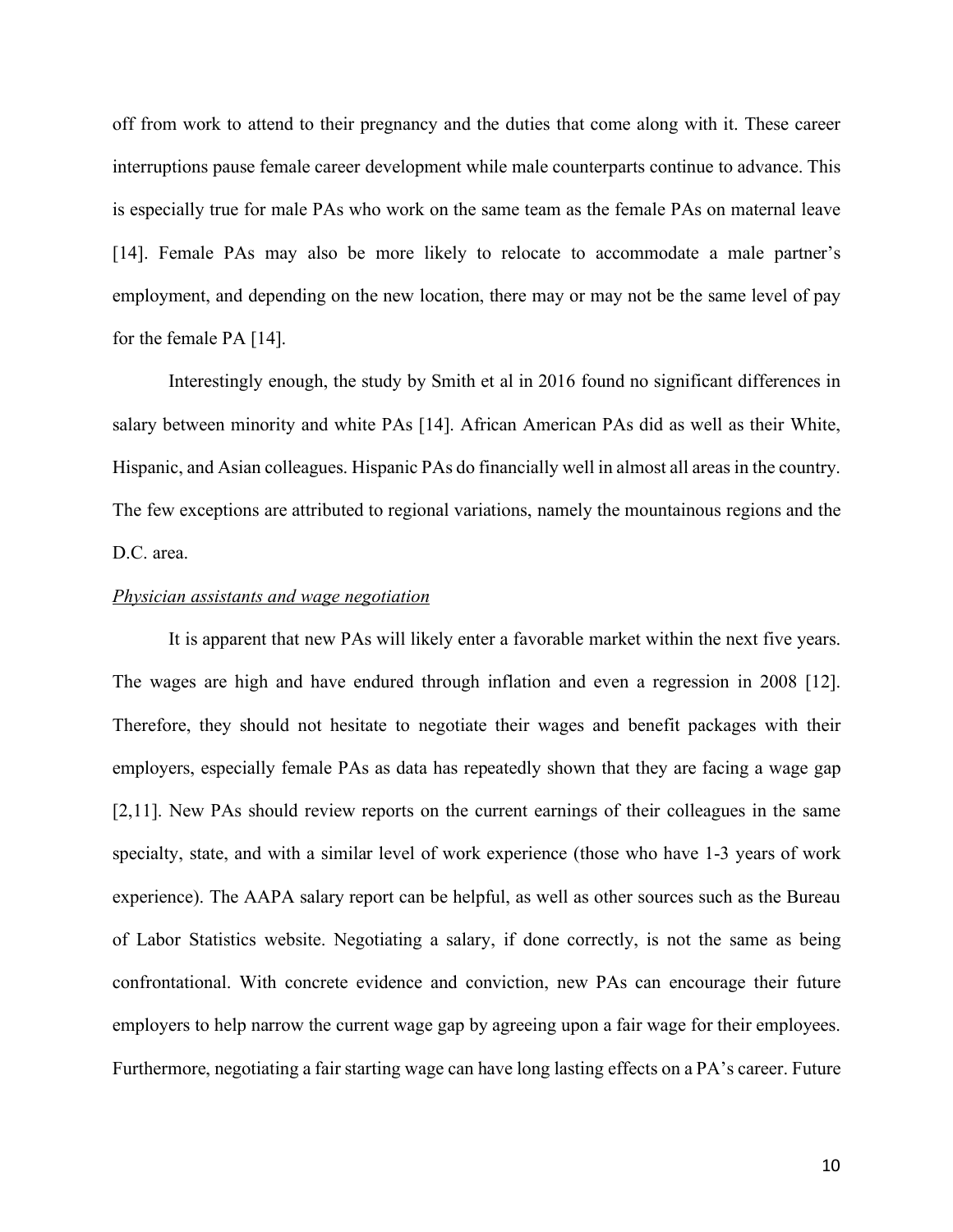raises and bonuses are commonly determined based on their starting salaries. If PAs decide to change jobs, their new salaries will most likely be influenced by their previous one. The compounding effects of the starting wage are tremendous and therefore should not be taken lightly.

# *Physician Assistants and Business Innovation*

Management teams of hospitals and large health systems require their leaders to be wellversed in both medicine and business. These leaders understand that the yearly viability of their organizations depends on their ability to innovate. As the national demand and expectations for more efficient and affordable health care continue to expand, it is important for health care systems to be competitive with one another in. These can range from patient care and services, safety, procedures and techniques, etc. The global market has become increasingly competitive, and companies that choose not to keep up with their innovation will most likely go out of business [16]. This section examines ways by which companies typically manage their innovations and provide basic strategies for new physician assistants to be receptive to their organization's changes in order to become more essential to their employers, which subsequently helps boost their job security, positions, and salaries.

#### *Innovation Portfolio and Businesses*

Many companies, regardless of size, have a variation of what Nagji called an "Innovation Portfolio" [16]. A department that is designed specifically for innovative work within the company can have different names based on their scope of practice (R&D, for example); however, they all have an innovation portfolio to help keep track of what the company's focus is regarding innovation, what the resources are allocated for, what the other teams are doing with their own innovative work, and what the customers are expecting of the company's products [16]. For most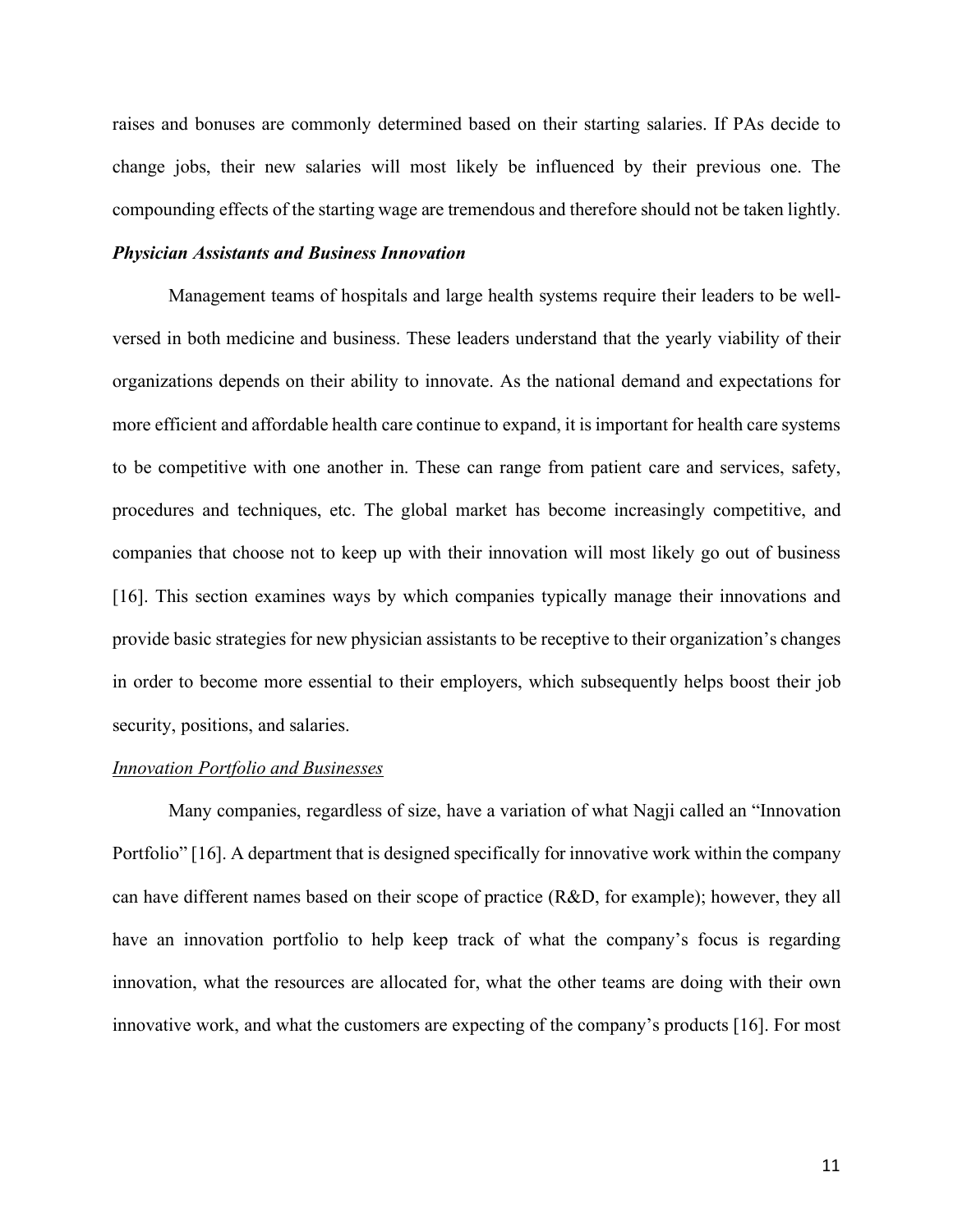companies, the main focuses of innovation can be broken down to three categories: core, adjacent, and transformational.

Core innovations are those made to optimize existing products for existing customers that are essential to improve or maintain interest, satisfaction, and customer loyalty. These are often made within companies that are well-established and function on a larger scale and they take up to 70% of the resources allocated for innovation [16] However, they only bring in about 10% of the revenue generated through innovation. For a health system or hospital, a core innovation can be anything from shorter waiting time, faster services, or a decrease in infection rate. Adjacent innovations involve drawing on existing capabilities and turning them into new business ventures. An example of this is Procter and Gamble's Swiffer, which is built on customers' assumption that a proper floor-cleaning tool is a long-handled mop [16] For a diversified industrial company, this type of innovation takes up about 20% of the budget and generates roughly the same amount of revenue. QuickMedx, the predecessor of the CVS' MinuteClinic, is a good example for adjacent innovations in health care. The first centers were opened in the Minneapolis-St Paul area in MN in 2000 as a response to the demand for easier and more accessible health care. The demand for this walk-in convenience led to MinuteClinic's rapid growth and eventually its partnership with CVS Corporation (now CVS Health®) in 2004. The new model allowed for fast diagnosis and treatment as well as quick prescriptions preparations and delivery for patients at an affordable cost [17]. The company achieved this partially through utilizing in-house PAs and NPs. By creating a new service based on two existing businesses, CVS Health®) successfully created an adjacent innovation that helped expanded the MinuteClinic to over 20 states. At the other extreme end lies transformational innovation. As the name suggests, this type of innovation produces a product that is market-changing and revolutionizes the way people live their lives, such as the smart phone or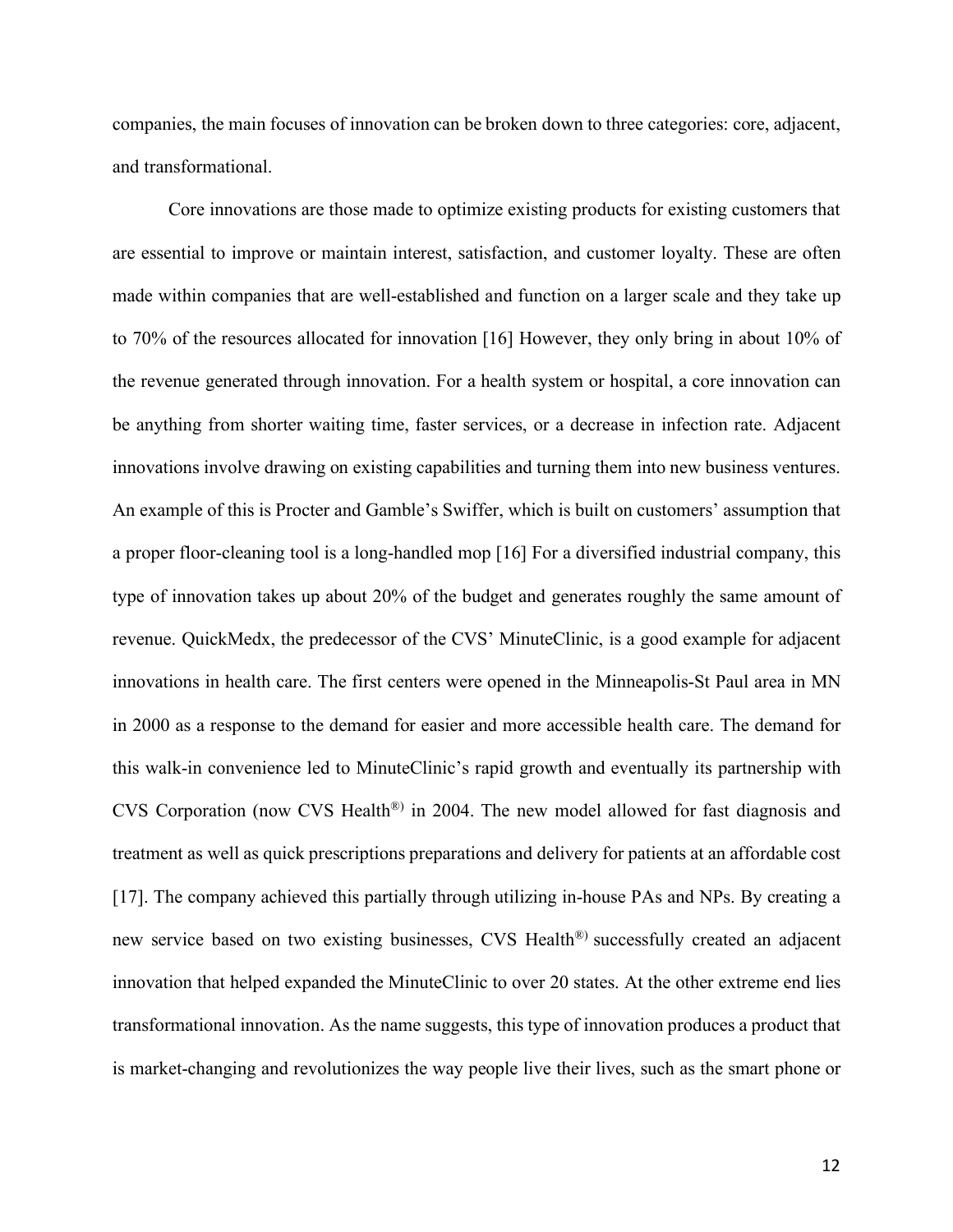Andreas Grüntzig's balloon angioplasty [18]. Transformational innovations do not happen often and do not always receive significant funding and resources (roughly 10%); however, once they come to fruition, they can bring in about 70% returns of initial investment [16]. Nagji points out that not every company or organization follow the 70:20:10 ratio with their innovation portfolio. For example, leading consumer goods companies that tend to invest more in core innovation and very little in transformational innovation as a business strategy, will tend more towards "Play not to lose" rather than "Play to win" at this stage [16]. On the other hand, a mid-staged technology firm will spend less resources on improving their core products (which are most likely few in number) and diverts most of it towards adjacent or transformational innovations in order to create their breakthrough product.

## *Physician Assistants and Innovation – A Step Ahead*

Physician assistants have medical training. However, unless they choose to obtain further education in business administration or management, the business aspect of medicine would be unfamiliar to them. With the duties at their workplace and the demand to keep up with medical literature and practice guidelines while maintaining a healthy work/life balance, PAs will likely find it challenging to venture into the world of business. However, having a basic understanding of how their hospitals or health systems develop new ways to create revenue and knowing when to jump on board can make a difference in their careers. Seeking ways to improve core products or processes at their workplace can be beneficial for PAs who work for large systems (the VA, for example). Adjacent innovations are, for the most part, the most common within the medical world as there are countless opportunities for organizations to expand and create new services or products based on what they already have. As PAs gain experience, they should strive to develop a fresh, proprietary insight into customer needs, demand and technology trends, market structure,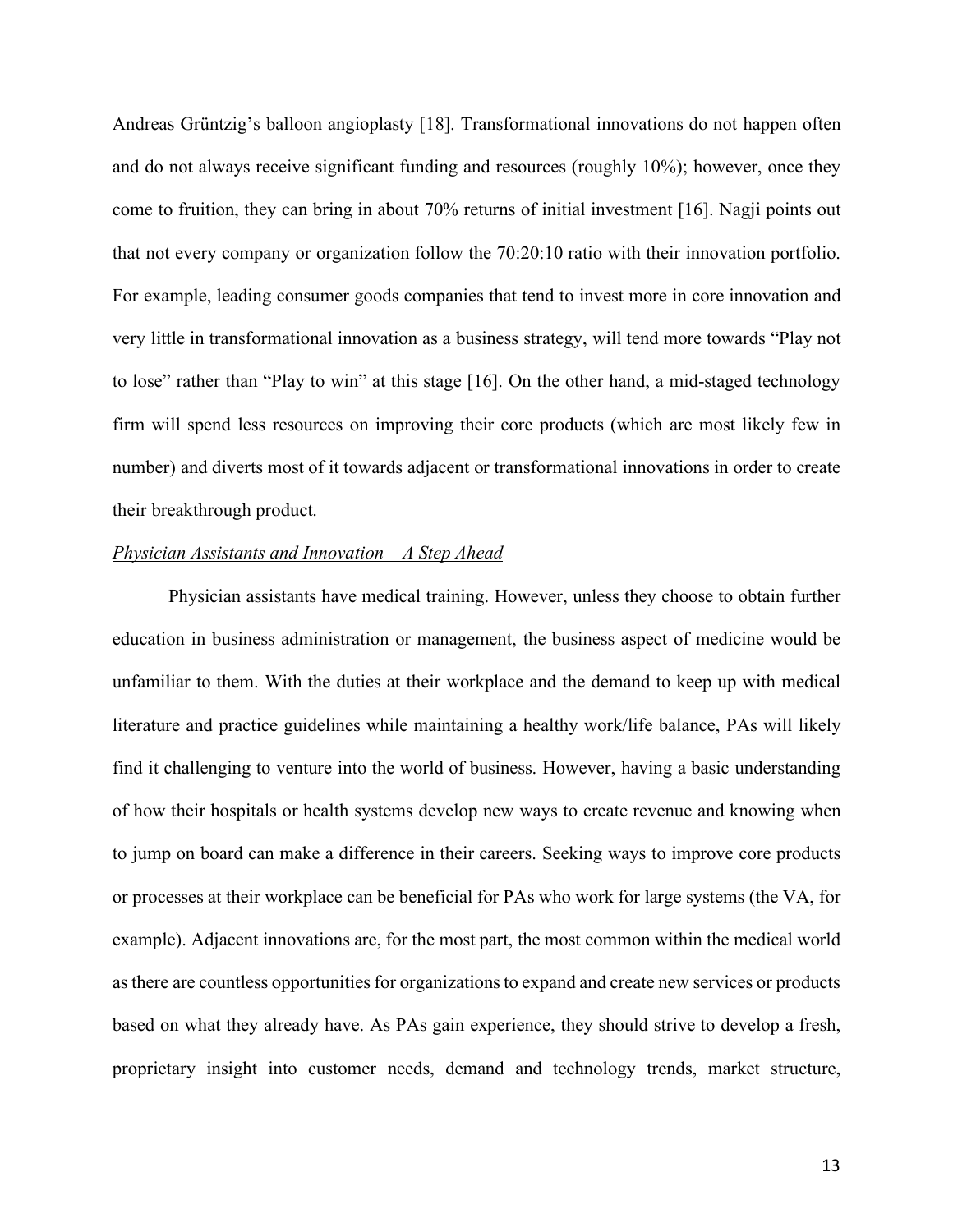competitive dynamics, and other market variables so that when the opportunity arise, they can pitch their idea to shareholders of the hospitals/health systems and hopefully develop a new adjacent innovation. Some examples of feasible participation in adjacent innovations for PAs include taking part in the opening of a specialty clinic (like the QuickMedx clinics in the early 2000s) or co-authoring in a research study that aims to find a new way to manage or treat a disease or develop a new technique. Transformational innovations in medicine may be hard to come by for PAs, unless they are directly involved with the research and development activities of their organization. PAs should look for opportunities to develop revolutionary change to both the currently available products and customer experience. Practicing medicine consumes significant effort and energy; however, if PAs understand how to take the right risks to support innovations for the future of healthcare, their careers could be launched into a new level of success.

#### **CONCLUSION**

The current climate of job market favors the physician assistant profession, and the trends indicate that it will continue to do so well into the near future. These opportunities do not come without challenges from other factors facing the market, and new PAs need to be aware of them and work to find ways to actively compete against them. Understanding the effectiveness and efficiency of their profession and how they perform when pitched against NPs in medicine can help PAs secure a job with an employer who are choosing between hiring one and not the other. Once hired, being involved with the innovation portfolio within their organizations, can help open new opportunities for PAs to build their careers.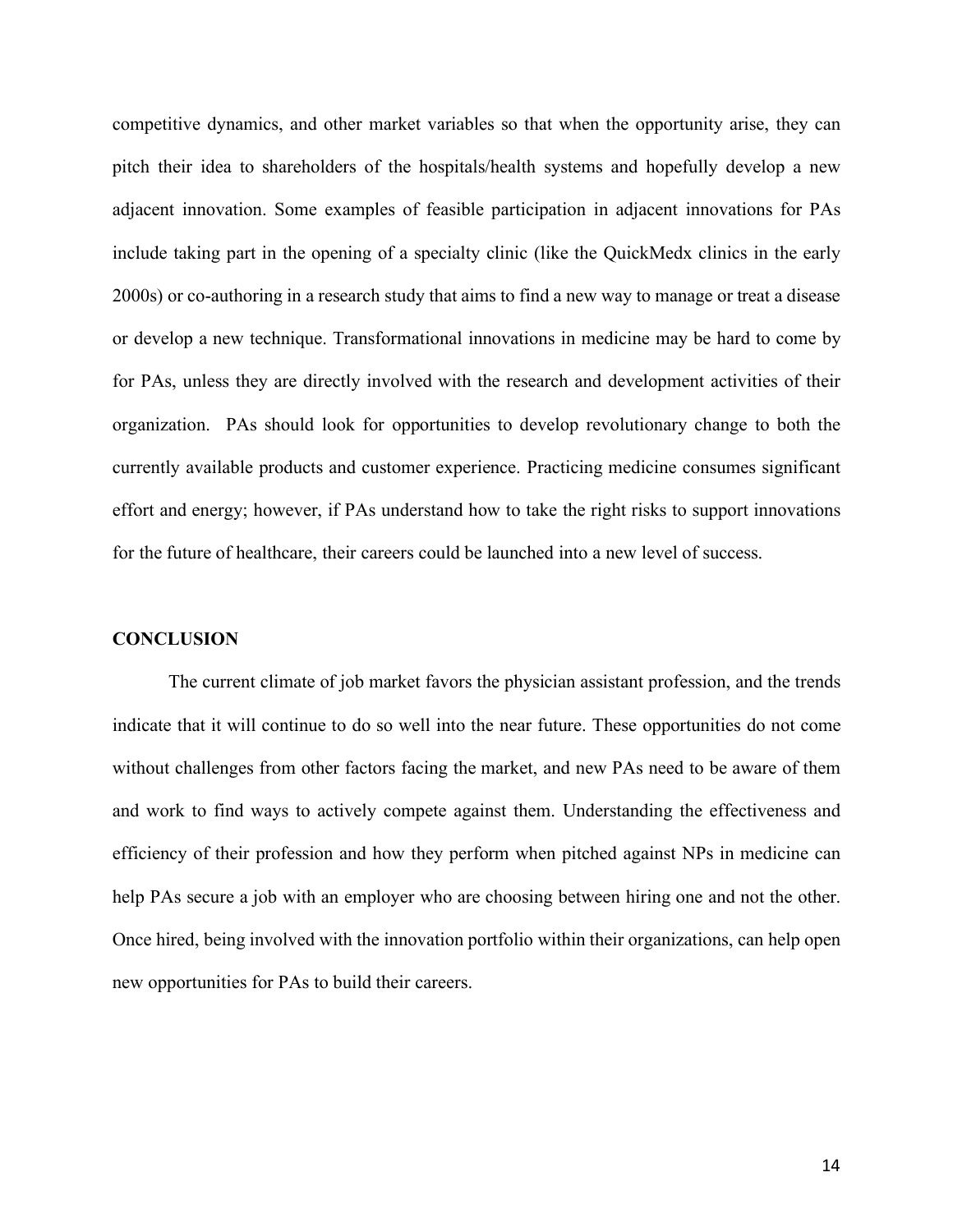# **REFERENCES:**

- 1. Occupational Outlook Handbook: Physician Assistants. United States Department of Labor – Bureau of Labor Statistics. https://www.bls.gov/ooh/healthcare/physician-assistants.htm. Last Modified April 13, 2018. Accessed July 22, 2018.
- 2. Smith N. PA Workforce 2017. paeaoneline.org. http://paeaonline.org/wpcontent/uploads/2017/12/PA-Workforce-2017-An-Update.pdf. Published Oct 28, 2017. Accessed July 3, 2018.
- 3. Craig CK, Holmes JH, Carter JE. Return on investment of advanced practice medical degrees: NPs vs PAs. JAAPA. 2017;30(6):35-38.
- 4. Sundheim Ken. Is anxiety hurting your ability to find a job. Forbes.com. https://www.forbes.com/sites/kensundheim/2014/04/05/is-anxiety-hurting-your-abilityto-find-a-job/#12a9988c3130. Published April 5, 2014. Accessed July 1, 2018.
- 5. Kaprielian VS, Kase JA, Higgins T. What can a PA or NP do for your practice? *Family Medicine Management*. 2017;24(2):19-22.
- 6. Biezen MVD, Derckx E, Wensing M, Laurant M. Factors influencing decision of general practitioners and managers to train and employ a nurse practitioner or physician assistant in primary care: a qualitative study. *BMC Family Practice.* 2017;18(16):1-10.
- 7. Faza NN, Akeroyd JM, Ramsey DJ, et al. Effectiveness of NPs and PAs in managing diabetes and cardiovascular disease. *Journal of the American Academy of Physician Assistants*. 2018;31(7):39-45.
- 8. Everett CM, Thorpe CT, Palta M, et al. The roles of primary care PAs and NPs caring for older adults with diabetes. *Journal of the American Academy of Physician Assistants*. 2014;27(4):45-49.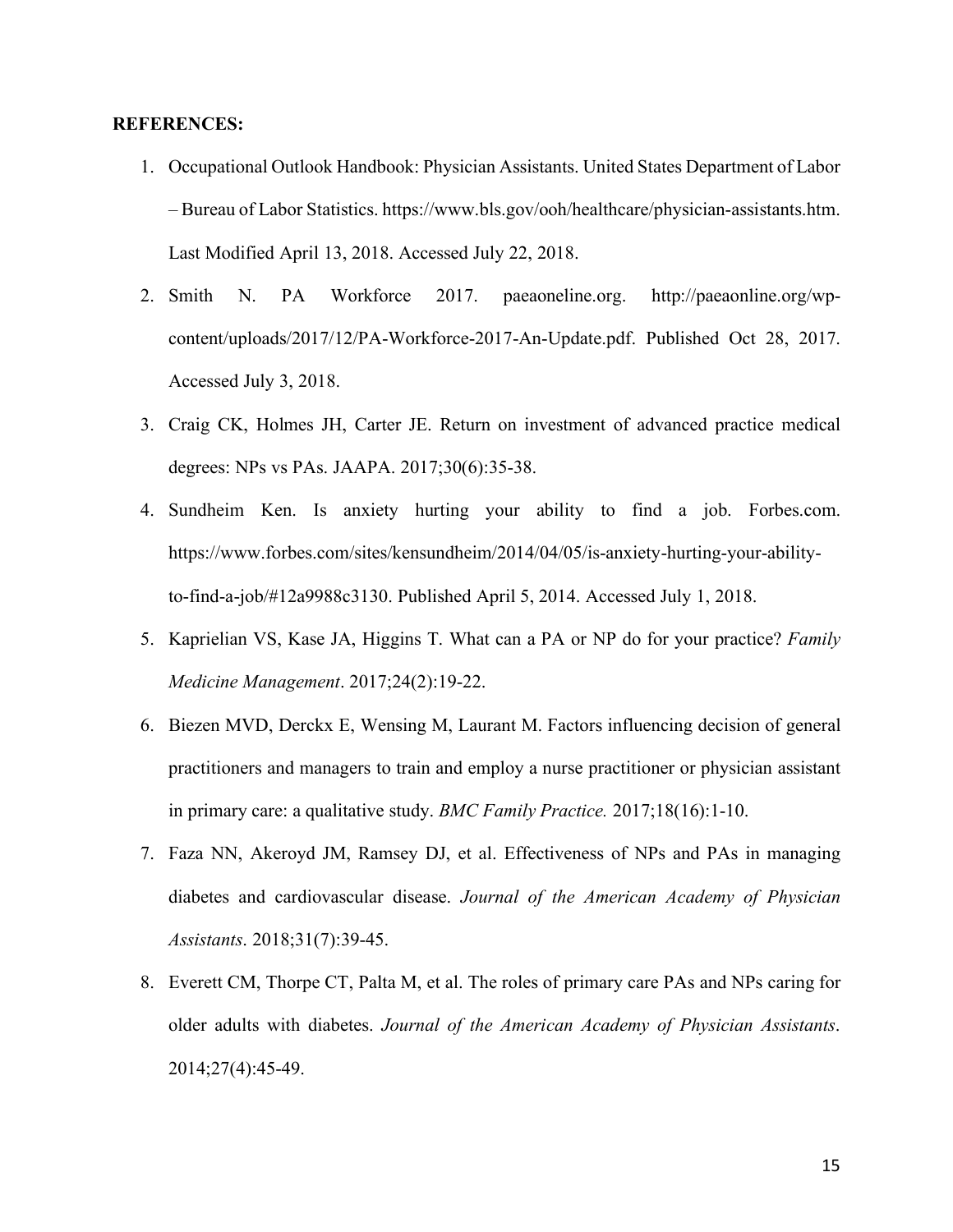- 9. Hooker RS, Everett CM. The contributions of physician assistants in primary care systems. *Health Soc Care Community*. 2012;20(1):20-31.
- 10. Craig CK, Holmes JH, Carter JE. Return on investment of advanced practice medical degrees: NPs vs PAs. *Journal of the American Academy of Physician Assistants*. 2017;30(6):35-38.
- 11. Are PAs Burned Out? *AAPA.org.* https://www.aapa.org/news-central/2018/05/pas-reportlow-burnout. Published May 4, 2018. Accessed July 1, 2018.
- 12. American Academy of Physician Assistants. AAPA 2017 salary report. *AAPA*. Published August 1, 2017. Accessed July 20, 2018.
- 13. Quella A, Brock DM, Hooker RS. Physician assistant wages and employment, 2000-2025. *Journal of the American Academy of Physician Assistants*. 2015;28(6):56-63.
- 14. Smith DT, Jacobson CK. Racial and Gender Disparities in the Physician Assistant Profession. *Health Services Research*. 2016;51(3):892-909.
- 15. Sasser A. Gender Differences in Physician Pay: Tradeoffs between Career and Family. *The Journal of Human Resources.* 2005;40(2):477-504.
- 16. Nagji B, Tuff G. Managing Your Innovation Portfolio. *Harvard Business Review*. 2012;May:5-11.
- 17. History A healthy dose of Innovation. CVS. https://www.cvs.com/minuteclinic/visit/about-us/history. Accessed August 5, 2018.
- 18. Barton M, Grüntzig J, Husmann M, Rösch J. Balloon Angioplasty The Legacy of Andreas Grüntzig, M.D. (1939–1985). *Frontiers in Cardiovascular Medicine*. 2014;1:15. doi:10.3389/fcvm.2014.00015.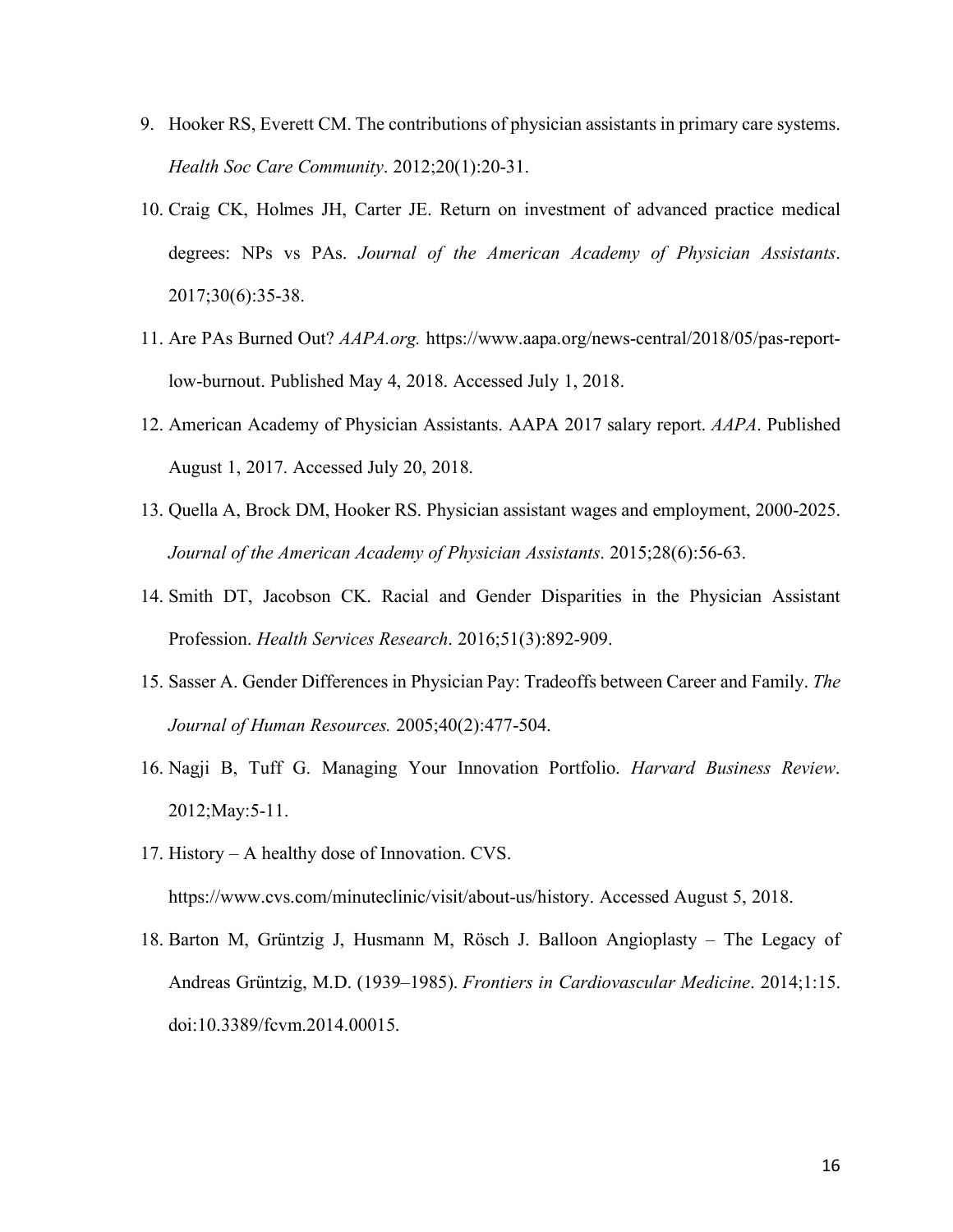# **APPENDIX:**

| <b>Type of innovation</b> | <b>Definition</b>                             |
|---------------------------|-----------------------------------------------|
| Core                      | Optimizing existing products for existing     |
|                           | customers that are essential to improve or    |
|                           | maintain interest, satisfaction, and customer |
|                           | loyalty                                       |
| Adjacent                  | Utilizing existing capabilities to create new |
|                           | products or services                          |
| <b>Transformational</b>   | Developing breakthroughs in products or       |
|                           | processes that are new and game-changing to   |
|                           | the market                                    |

Table 1. Types of innovation and their definitions

Table 2. Examples of innovation in the general and health care markets

| <b>Type of innovation</b> | <b>General Market</b>                 | <b>Health care Market</b> |
|---------------------------|---------------------------------------|---------------------------|
| Core                      | Improved fuel economy for             | Improved wait time        |
|                           | vehicles                              | Improved infection rate   |
| Adjacent                  | P&G's Swiffer                         | <b>CVS</b> MinuteClinic   |
|                           | Amazon's one-click shopping           | Digital droplet PCR       |
| <b>Transformational</b>   | <b>Netflix</b><br>online<br>streaming | Balloon angioplasty       |
|                           | services                              | The TIPS procedure        |
|                           | 3M Post-It notes                      |                           |